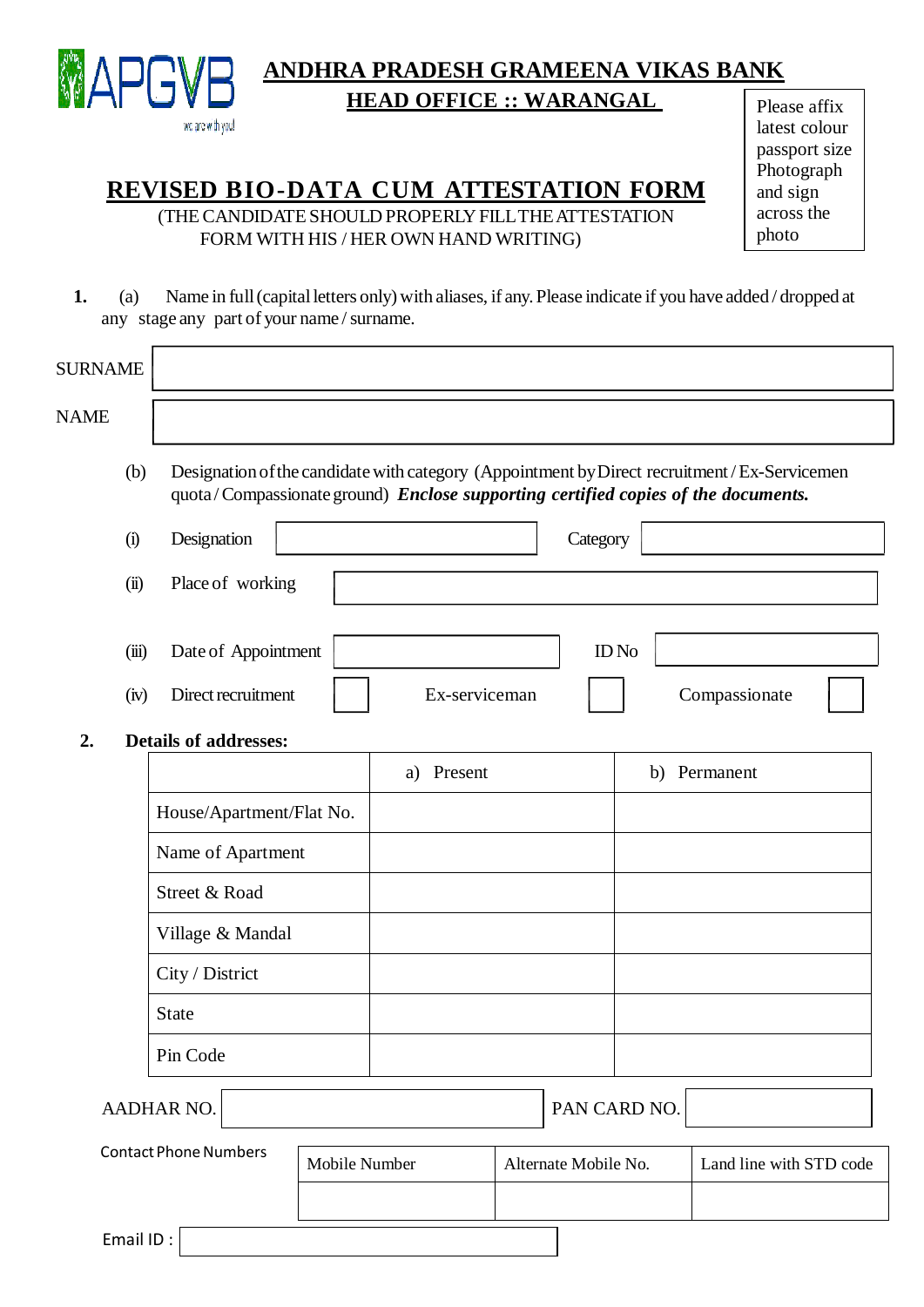- (c) If originally a resident of Pakistan,the address in that Dominion and the date of migration to Indian Union.
	- 3. Particulars of places where you have resided during the *preceding five years* from thedateof filling upof Attestation form.

|                  | <b>From</b><br>(Month/Year) | To<br>(Month/Year) | Residential Address in full (i.e.,<br>House / Apartment / Flat Number,<br>Apartment / Street / Colony and<br>Road, Village, Mandal and District/<br>City) | <b>Police Station</b><br>and<br><b>District</b> |
|------------------|-----------------------------|--------------------|-----------------------------------------------------------------------------------------------------------------------------------------------------------|-------------------------------------------------|
| 1.               |                             |                    |                                                                                                                                                           |                                                 |
| 2.               |                             |                    |                                                                                                                                                           |                                                 |
| 3.               |                             |                    |                                                                                                                                                           |                                                 |
| $\overline{4}$ . |                             |                    |                                                                                                                                                           |                                                 |
| 5.               |                             |                    |                                                                                                                                                           |                                                 |

#### 4. Father's details:

- a) Name in fullwithaliases, ifany
- b) Profession
- c) If in service, give designation and officialaddress.
- d) Present postal address(if dead, give last address)

e) Permanent House address

| House No.      |  |
|----------------|--|
| Lane Name      |  |
| Street & Road  |  |
| Village/Mandal |  |
| Dist           |  |
| State          |  |
| PIN Code       |  |
|                |  |
| House No.      |  |
| Lane Name      |  |
| Street & Road  |  |
| Village/Mandal |  |
| Dist           |  |
| <b>State</b>   |  |
| PIN Code       |  |
|                |  |

#### 5. Nationality of :

- (a) Father
- (b) Mother
- (c) Wife / Husband
- (d) Place of birthofWife / Husband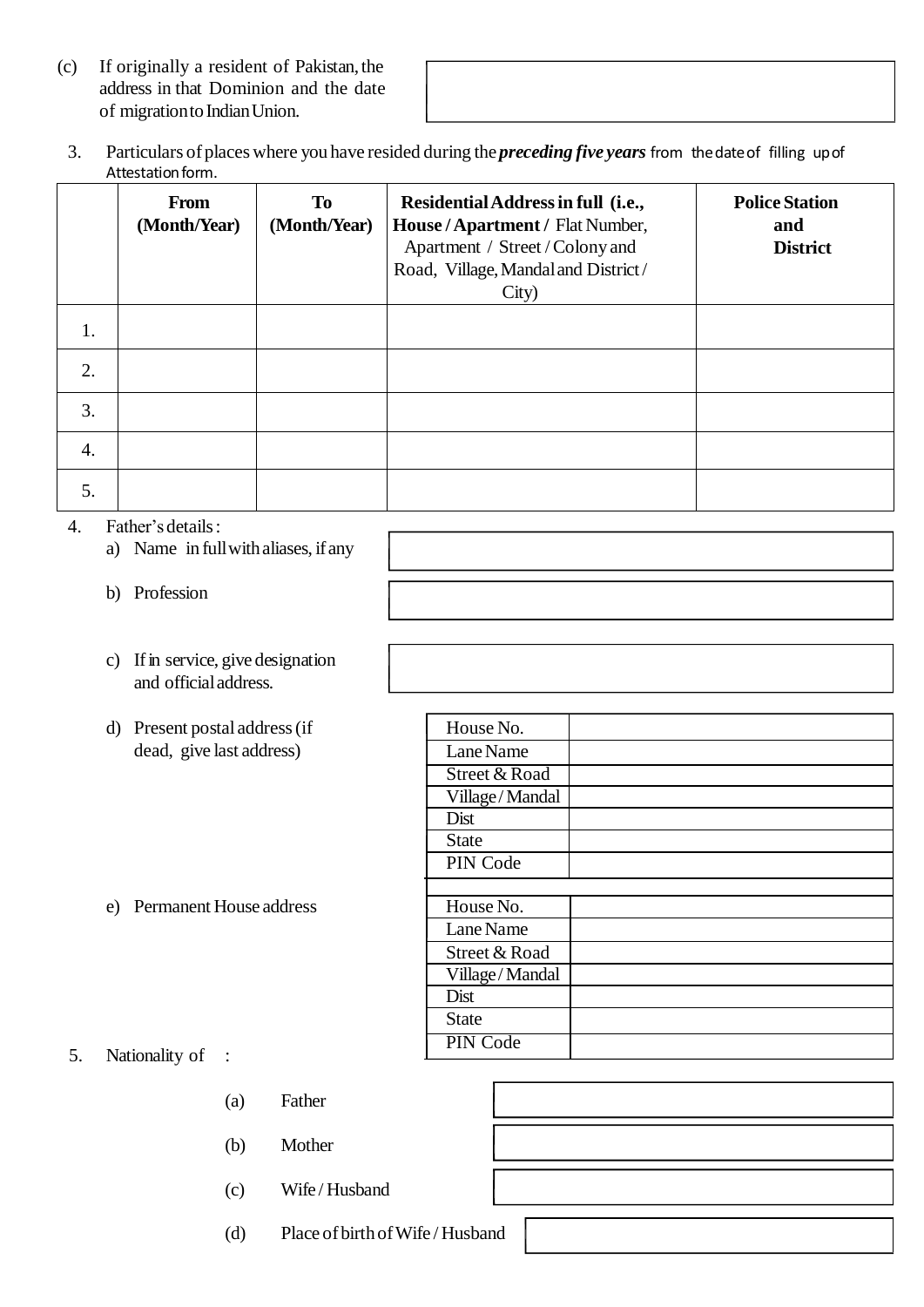| 6. | (a) | Date of birth of the applicant                                                |
|----|-----|-------------------------------------------------------------------------------|
|    | (b) | Present Age                                                                   |
|    | (c) | Age at SSC / Matriculation                                                    |
| 7. | (a) | Place of birth, District and State                                            |
|    | (b) | District and State to which<br>you belong                                     |
| 8. | (a) | Religion                                                                      |
|    | (b) | Are you a member of Scheduled Caste / Scheduled Tribe / Other Backward Class? |
|    |     | Scheduled Tribe<br><b>OBC</b><br><b>Scheduled Caste</b>                       |

Specify name of the cast

- (c) If you are handicapped, please tick appropriate box:  $\mathbf{OC}$   $\mathbf{VI}$   $\mathbf{VI}$   $\mathbf{HI}$ Percentage of Disability:
- 9. EducationalQualificationsshowing places of education with yearsinschools and colleges since 15th year of age (Please enclose certified copies of Study Certificates and indicate whether study is regular or distances/ correspondence).

| <b>Course</b>             | Name of the<br>school/College<br>(village/<br>Mandal/<br>District/City) | Date of<br>entering<br>(month &<br>year) | Date of leaving<br>(month $\&$ year)<br>PG, etc) | <b>Examination</b><br>passed with<br>(Group i.e., Inter/<br>Degree/Diploma/<br>PG | <b>Police</b><br><b>Station and</b><br><b>District</b> |
|---------------------------|-------------------------------------------------------------------------|------------------------------------------|--------------------------------------------------|-----------------------------------------------------------------------------------|--------------------------------------------------------|
| <b>SSC</b> /Matriculation |                                                                         |                                          |                                                  |                                                                                   |                                                        |
| Inter/Diploma             |                                                                         |                                          |                                                  |                                                                                   |                                                        |
| Graduation                |                                                                         |                                          |                                                  |                                                                                   |                                                        |
| Post-Graduation           |                                                                         |                                          |                                                  |                                                                                   |                                                        |
| Other Qualification       |                                                                         |                                          |                                                  |                                                                                   |                                                        |

10. If you have at any time beenemployed, give details.(Please enclose certified copies ofthe documents).

| <b>Designation of</b>                  | <b>Period</b> |    | <b>Full Address of the Office,</b><br><b>Firmor Institution.</b> | <b>Resigned to the</b><br>post? If so, please | Have you been at<br>any time dismissed / |
|----------------------------------------|---------------|----|------------------------------------------------------------------|-----------------------------------------------|------------------------------------------|
| post held or<br>description of<br>work | From          | To |                                                                  | give details.                                 | removed from<br>service?                 |
|                                        |               |    |                                                                  |                                               |                                          |
|                                        |               |    |                                                                  |                                               |                                          |
|                                        |               |    |                                                                  |                                               |                                          |
|                                        |               |    |                                                                  |                                               |                                          |
|                                        |               |    |                                                                  |                                               |                                          |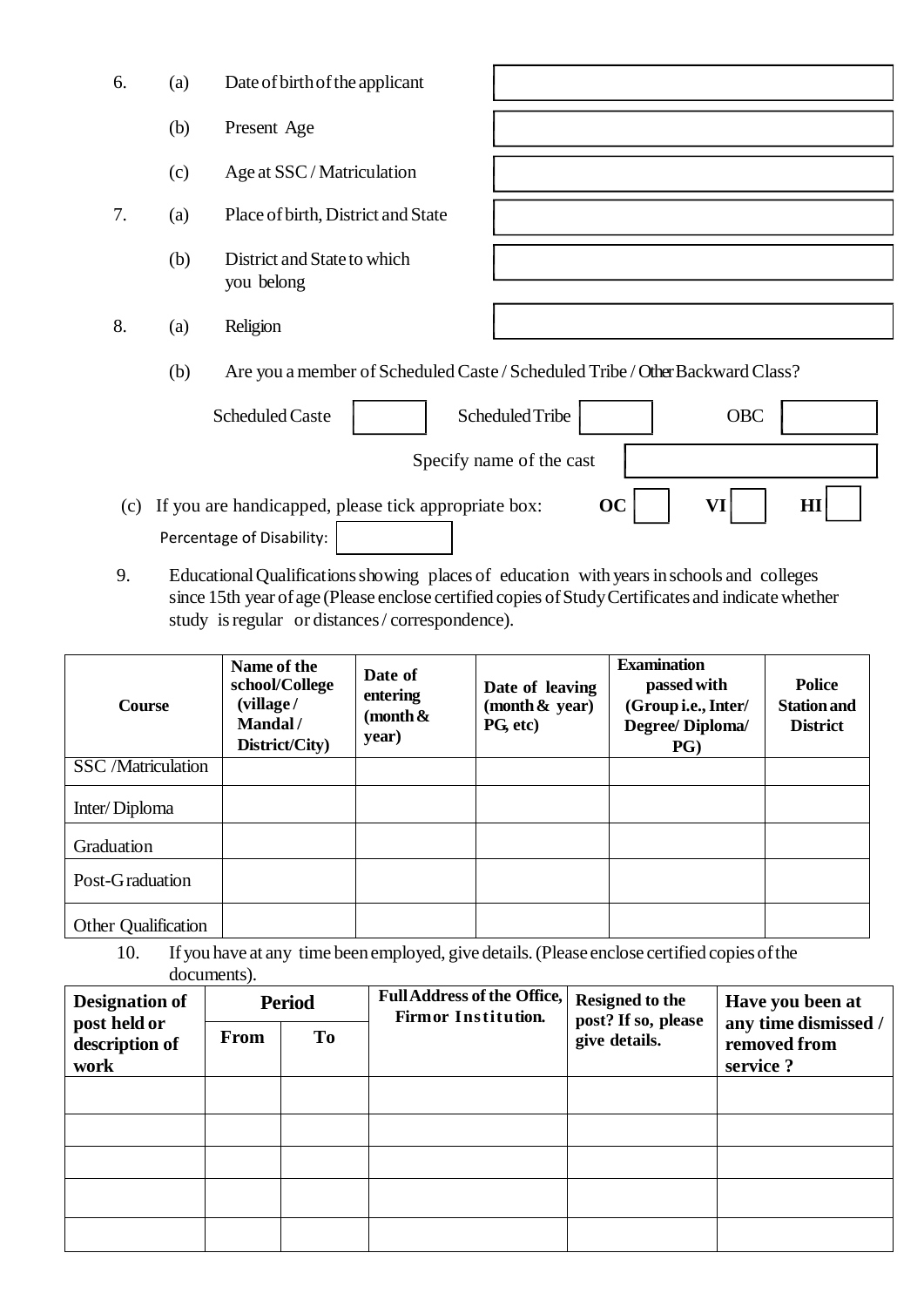11. Have you ever been arrested bythe police, convicted bya Court oflaw or detained under any state / central preventive detention laws for any offence? Whether such conviction sustained in the Court of Appeal or set aside by theAppellateCourt if appealed against.

(**Note:** if detained, convicted, debarred etc., subsequent to the completion and submission of this form, the details should be communicated immediately to the concerned Department or the authority to whom the Attestation Form has been sent earlier, as the case may be , failing which it will be deemed to be suppression of factual information). If the answer is 'Yes', the full particulars of the conviction, sentences and detention should be given.

12. Name and complete address of two responsible persons of your locality to whom you are known or two referencesto whom you are known. **(persons shall not be blood relatives)**

|                          | <b>Reference I</b> | <b>Reference II</b> |
|--------------------------|--------------------|---------------------|
| Name of the Reference    |                    |                     |
| House/Apartment/Flat No. |                    |                     |
| Name of Apartment        |                    |                     |
| Street & Road            |                    |                     |
| Village & Mandal         |                    |                     |
| City / District          |                    |                     |
| <b>State</b>             |                    |                     |
| Pin Code                 |                    |                     |

13. Have you ever been member / worker ofanyPoliticalParty orCommunal organization/Youth/ Student / Service

/ Labour ? Ifso furnishdetails.